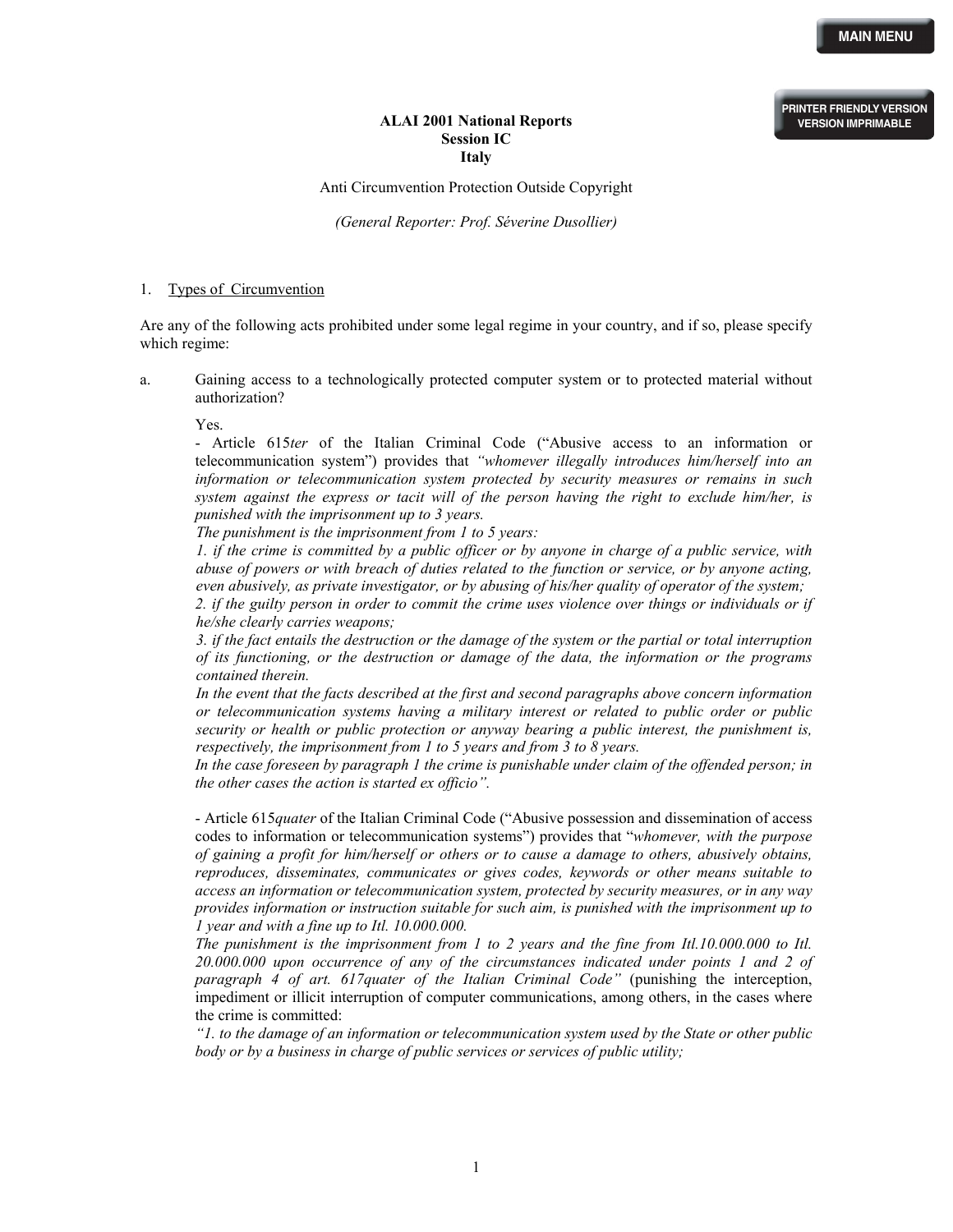*2. by a public officer or by anyone in charge of a public service, with abuse of powers or with breach of duties related to the function or service, or with abuse of his/her quality of operator of the system*" $)$ .<sup>[1](#page-1-0)</sup>

b. Receiving protected data or material without authorization or without paying the due remuneration?

Yes, by the above mentioned article 615*quater* of the Italian Criminal Code.

To this purpose, the Italian Supreme Court has rendered a decision<sup>[2](#page-1-1)</sup> on July 2, 1998, by which it has interpreted this article specifying that its provision is also applicable to the commercial distribution of "Pic-Cards" containing the necessary codes for the functioning of decoding machines of encoded television signals.

c. Gaining access to a technologically protected computer system or to protected material by supplying a false name or password?

Yes, although not expressly foreseen by any of the above mentioned articles 615*ter* and 615*quater* of the Italian Criminal Code, we believe that this hypothesis should fall within the types of circumvention prohibited by the said rules.

d. Gaining access to a technologically protected computer system or to protected material by supplying a false Internet protocol (i.p.) address?

Yes, although not expressly foreseen by any of the above mentioned articles 615*ter* and 615*quater* of the Italian Criminal Code, we believe that this hypothesis should fall within the types of circumvention prohibited by the said rules.

e. Gaining access to technologically protected material by supplying false payment information?

Yes, although not expressly foreseen by any of the above mentioned articles 615*ter* and 615*quater* of the Italian Criminal Code, we believe that this hypothesis should fall within the types of circumvention prohibited by the said rules.

f. Decrypting without authorization encrypted content?

Yes, although not expressly foreseen by any of the above mentioned articles 615*ter* and 615*quater* of the Italian Criminal Code, we believe that this hypothesis should fall within the types of circumvention prohibited by the said rules.

g. Overriding a limit on the number of simultaneous users allowed access or on the allowed time of access?

Yes, although not expressly foreseen by any of the above mentioned articles 615*ter* and 615*quater* of the Italian Criminal Code, we believe that this hypothesis should fall within the types of circumvention prohibited by the said rules.

h. Overriding a limit on the number of copies an authorized user is permitted to make, or a technologically enforced prohibition against making *any* copies?

<span id="page-1-0"></span> $\frac{1}{1}$  $1$  Both translations are informal and have been made by us.

<span id="page-1-1"></span>n° 4398/98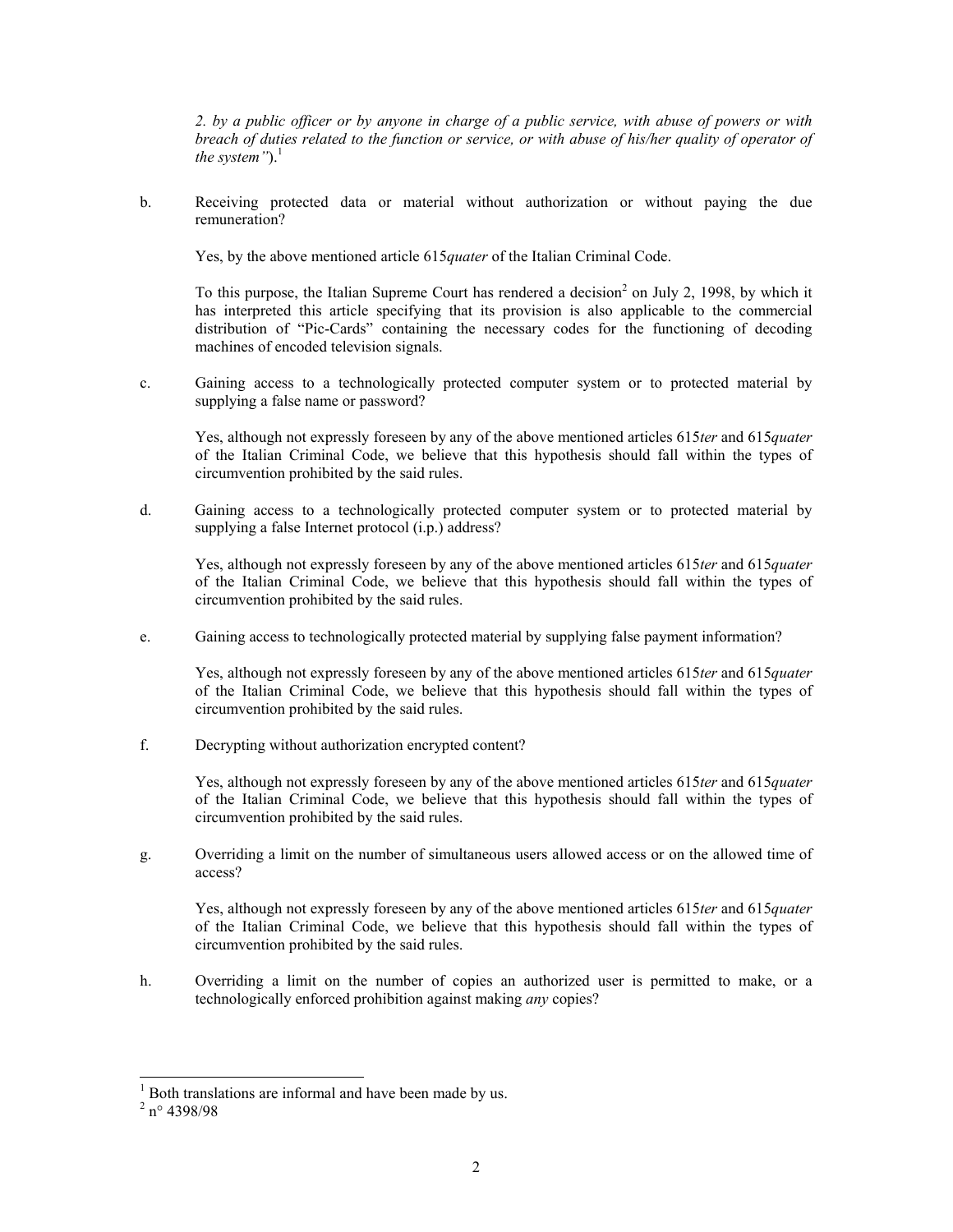Yes, although not expressly foreseen by any of the above mentioned articles 615*ter* and 615*quater* of the Italian Criminal Code, we believe that this hypothesis should fall within the types of circumvention prohibited by the said rules.

- 2. General tort law rules of direct or secondary liability
- a. Under your country's general tort law principles, could a person be held liable for having engaged in an act of circumvention or for having manufactured or distributed a circumvention device? What would be the conditions for liability?

As a general rule, art. 2043 of the Italian Civil Code states that "any intentional or faulty fact that causes to others an unjust damage, obliges those who committed it to repair the damage".

b. Has your country's case law already applied tort law to prohibit or to enjoin the act of circumventing or the manufacture or distribution of a circumvention device? Are knowledge or intent required? How have knowledge or intent been defined? Is the liability of manufacturers and distributors of devices direct, or based on secondary liability (contributory or vicarious)?

We are not aware of any such decision.

c. If general tort principles may apply in your country to prevent the act of circumventing, or the supplying of circumvention devices, are there exceptions to the scope of the prohibitions?

No, provided that the violation is due to intention or fault and causes damages to the right-owner.

d. Under what circumstances might resort to technological measures to block access be considered in your country an "abuse of right"?

We are not aware of any precedent relevant to this issue.

- 3. Broadcasting law, cable and satellite regulations, protection of encrypted services or broadcasts, protection of conditional access services
- a. Are encrypted services or broadcasts (e.g. pay-TV signals, etc.) legally protected in your country? Is the regulation civil, administrative, criminal or public? What is the rationale for this regulation?

Yes, by a series of civil, administrative and criminal regulations.

In such legislation, is the decryption, descrambling or any other form of unauthorized interception of encrypted services or broadcasts prohibited? Under what conditions? What are the rationale and purpose for such prohibition? What are the services or programs at issue? Is protection available only if the broadcast or transmission requires payment? (i.e., no protection for free broadcasts of transmissions?) Who may bring a claim? What remedies are available?

See below, under b.

b. Is the distribution of devices that enable or facilitate circumvention illicit? What are the criteria for considering a device to be illicit? For example, is there a requirement of knowledge or intent to engage in or facilitate illicit circumvention? What commercial/private activities related to that device are prohibited (manufacture, distribution, sale, possession, etc.)? How does the law address devices that potentially have licit and illicit purposes? Who may bring a claim? What remedies are available?

Italian Law n° 422 of October 27, 1993 ("Urgent provisions concerning the teleradiobroadcasting system") has confirmed into law the urgent Decree n° 323 of August 27, 1993, article 11 of which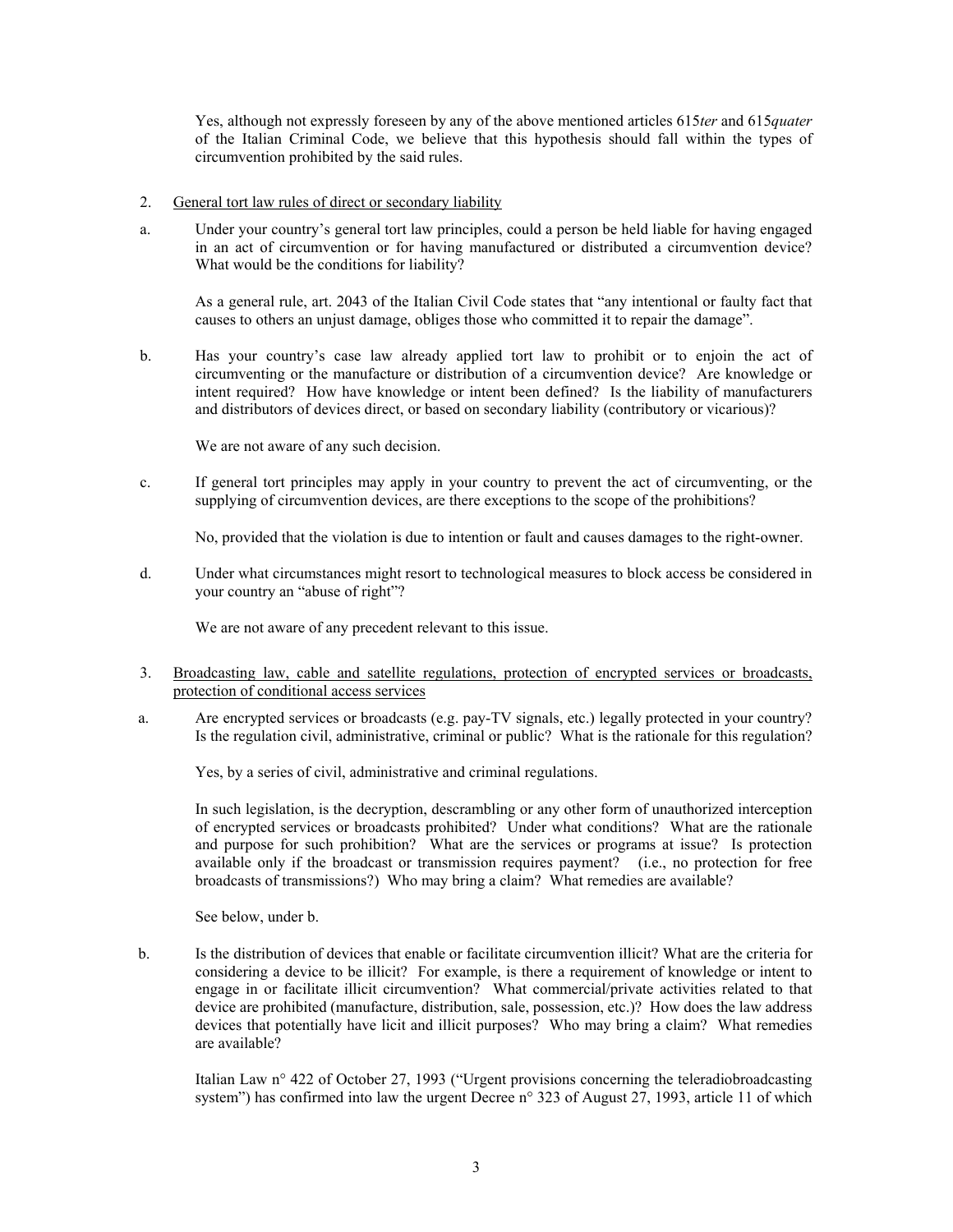states that "encoded transmissions referred to in previous paragraph  $1<sup>3</sup>$  $1<sup>3</sup>$  shall in any case be protected according to art. *171bis*" of the Italian Copyright Law (prohibiting the unlawful duplication, import, distribution, sale or possession of computer programs, with imprisonment from 3 months to 3 years and a fine from Itl. 1.000.000 to Itl. 10.000.000).

Moreover, the Legislative Decree of November 15, 2000 (implementing the Directive n° 98/84 EC of the European Parliament and of the Council of November 20, 1998, on the legal protection of services based on, or consisting of, conditional access) prohibits (art. 4) the manufacture, import, distribution, sale rental or possession, as well as the installation, maintenance, or replacement for commercial purposes of any equipment or software designed to give unauthorized access to a protected service, punishing the crime (art. 6) with a fine from Itl.10.000.000 to Itl. 50.000.000 and the seizure of the illicit material.

c. Are there circumstances in which circumvention or decryption is authorized or exempted from the prohibition? How have courts in your country applied the prohibitions (or exceptions) to circumventing technological protections for broadcasts and transmissions?

No.

d. Do you consider these legal provisions as adequate and effective?

Yes.

e. Conditional Access:

In The European Union, a directive of 1998 protects conditional access services, defined as "services provided against remuneration and on the basis of conditional access," whereas "Conditional Access" means "*any technical measure and/or arrangement whereby access to the service in an intelligible form is made conditional upon prior individual authorization."* Protected services could be television and radio broadcasting services as well as Information Society Services, e.g. video or audio-on-demand, electronic publishing, on-line access to a database and a wide range or other on-line services.

1. Is there a similar protection in your country? In which legal regime (broadcasting law or other)?

If yes, what is the rationale of the protection? Which services are covered? What are the requirements for protection? Is conditional access defined on the basis of a requirement of payment for the transmission? Is the circumvention of the conditional access measure and/or the circumvention device prohibited? Which activities related to circumvention devices are prohibited (sale, manufacture, possession, etc…)?

The Directive has been fully implemented in Italy, which therefore applies the same regime of protection foreseen therein.

 $\mathcal{D}$ The European Directive also covers the so-called "Information Society services", i.e. services provided at distance upon individual request from the recipient of the service. Does your legislation on conditional access concern information society services as well? In other words, could your conditional access legislation be applied to services provided through the Internet or other networks?

The Directive has been fully implemented in Italy, which therefore applies the same regime of protection foreseen therein.

 $\overline{\phantom{a}}$ 

<span id="page-3-0"></span><sup>&</sup>lt;sup>3</sup> i.e. effected by cable or satellite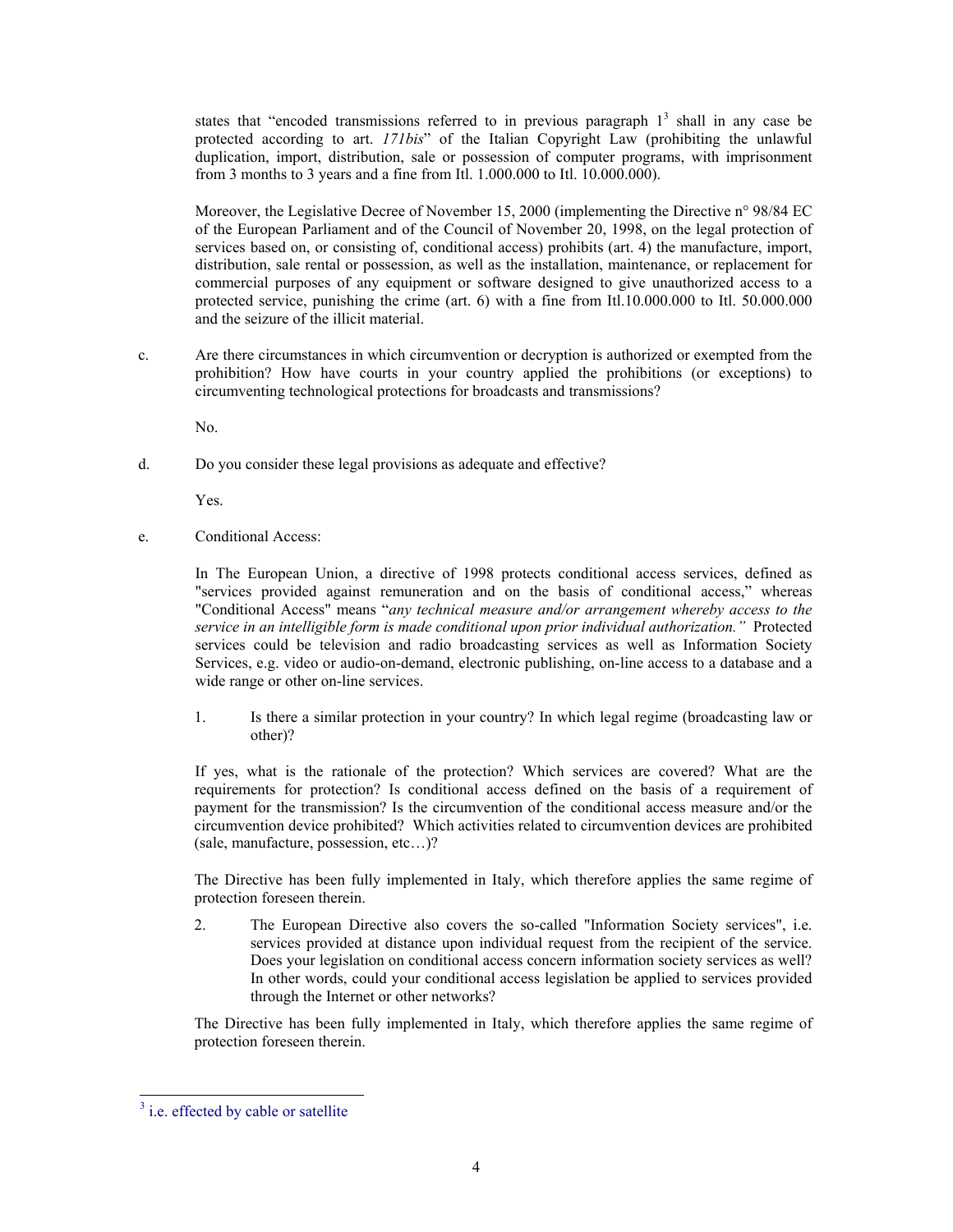### 4. Telecommunications Law

- a. Telecommunications law sometimes prohibits unauthorized interception of any wire or electronic communication. This could serve as a basis for a claim against decryption or any other unauthorized means of getting access to data when transmitted over telecommunication networks. Does your country's telecommunications law include such a prohibition? If so,
	- 1. Which acts are concerned (interception, disclosure, unauthorized access, reception, etc.)? Does the law cover interception devices as well?
	- 2. Does the content have to be encrypted or otherwise protected so as to benefit from protection?
	- 3. What are the circumstances where interception is authorized or where interception devices are legitimate (e.g., when they comply with some technical standards)?
	- 4. Who may bring a claim? What remedies are available?

We are not aware of any such provision.

b. Telecommunications law might also impose mandatory technical standards to be applied to telecommunication reception devices. This could lead to prohibiting devices enabling the unauthorized reception of communications. What about the telecommunications law in your country?

The Italian legislation complies with the principle of promoting technical standard set forth in the Directive n° 95/47/EC of the European Parliament and of the Council of October 24, 1995, on the use of standards for the transmission of television signals, that has been implemented in Italy with the Legislative Decree n° 191 of May 17, 1999. Art. 10 of the said Decree prohibits the "import, distribution in any form or installation" of devices not complying with the standard set forth therein, subject to a fine from Itl.8.000.000 to Itl. 48.000.000 and the payment of an amount from Itl. 40.000 to Itl. 240.000 for each device.

- 5. Computer crime
- a. In your country, is there legislation related to computer crime? Can circumvention of technological measures and/or unauthorized access to computer systems, networks or data be prosecuted under such statutes? What is the rationale of criminalizing such offenses?

Computer crime has been the object of a specific regulation (Law n° 547 o December 23, 1993), that has introduced several new provisions in the Italian Criminal Code, among which specifically articles 615*ter* and 615*quater* mentioned under previous question 1 a, in order to combat the phenomenon.

b. What is the definition of the offense? Is the way of getting unauthorized access defined: e.g. providing a false password, decrypting, cracking the technical protection, etc.?

Please refer to the answers given under previous question 1.

c. Can the manufacture or distribution of devices enabling the carrying out of these offenses be prosecuted as well (such devices are sometimes called 'hacker tools')? If not, could the seller or manufacturer of circumvention devices be prosecuted as an accomplice? What are the penalties for the offense?

Please refer to the answers given under previous question 1.

d. Is knowledge or malicious intent required to constitute the violation?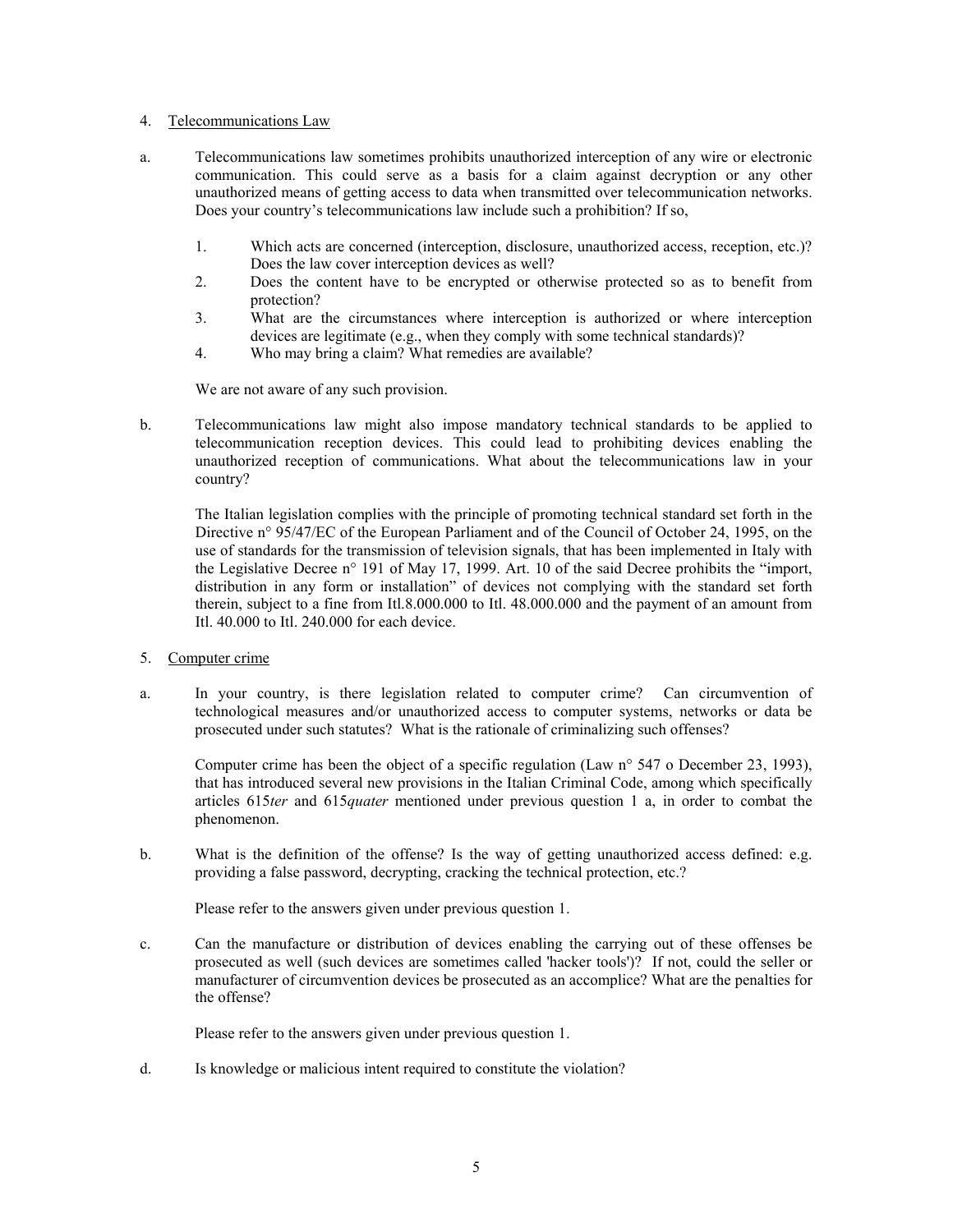Yes. In both crimes of abusive access (art. 615*ter*) and abusive possession and dissemination of access codes (art. 615*quater*, where a "*purpose of gaining a profit*" is expressly foreseen).

e. Has computer crime legislation already been applied by your country's courts to the unauthorized access to protected information or transmissions, or to the circumvention of technological protection measures?

Please refer to the answers given under previous question 1 b.

f. In the absence of specific provisions on computer crime, could unauthorized access and/or the circumvention of technological measures be considered to violate other penal laws (e.g., offences such as theft, fraud, breaking and entering, forgery, etc.)? Are there some examples in the case law?

Computer crimes violate specifically dedicated provisions of the Italian Criminal Code.

- 6. Unfair Competition law or unfair commercial practices
- a. In your country, in the absence of specific prohibitions on circumvention or unauthorized access, has the distribution of circumvention devices or descramblers been prohibited through the application of unfair competition law? Under what circumstances?

We are not aware of any such decision.

- b. What are the advantages, disadvantages and boundaries of the recourse to unfair competition law as far as circumvention activities or devices are concerned? Do you consider this protection as sufficient and effective?
- 7. Protection of technological measures as such

Technical means of protection might be in themselves protected by a proprietary right, e.g. by a copyright (for instance if the technological measure consists of software), patent or trade secrets. In such a case, circumventing the software or the technical system or developing circumvention devices could effect an unauthorized reproduction of the software (namely by reverse engineering) or a disclosure of the trade secret.

- a. In your country, what legal regime of exclusive or related rights might apply to the technological measure? Under what conditions? Do you know any case law in that field?
- b. What exceptions related to these legal regimes could be applied to legitimate the circumvention act or device?

It is worth mentioning that the Council Directive n° 91/250/EEC of May 14, 1991, on the legal protection of computer programs has been implemented in Italy with amendment of the Italian Copyright Law, that now contains a whole new section dedicated to this issue (artt. 64*bis*, 64*ter* and 64*quater*).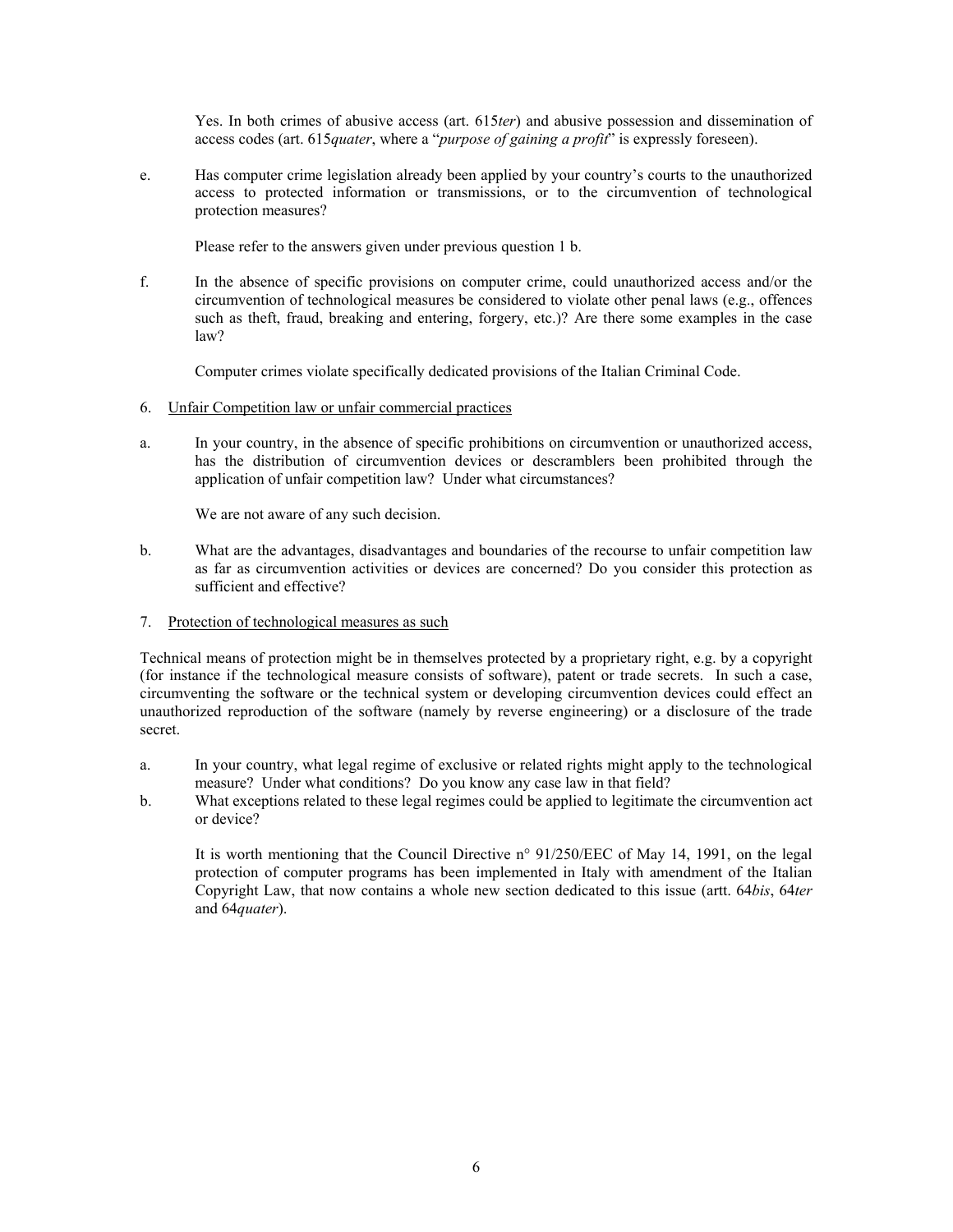Art. 64*bis* reflects art.4 of the Directive<sup>4</sup>, art. 64*ter* reflects art. [5](#page-6-1) of the Directive<sup>5</sup> and art. 64*quater* reflects art. 6 of the Directive<sup>6</sup>. The latter provision could be relevant to this issued, as the "decompilation" could be intended as a legitimate form of circumvention.

### 8. Other protections

a. Can you think of any other means of protecting technological measures against circumvention in your country? In which legal areas and by which mechanisms (e.g., privacy law, property right, "trespass", "conversion," ...)?

<span id="page-6-0"></span> $\frac{1}{4}$  "*Article 4 Restricted Acts: Subject to the provisions of Articles 5 and 6, the exclusive rights of the rightholder within the meaning of Article 2, shall include the right to do or to authorize:* 

- *a) the permanent or temporary reproduction of a computer program by any means and in any form, in part or in whole. Insofar as loading, displaying, running, transmission or storage of the computer program necessitate such reproduction, such acts shall be subject to authorization by the rightholder;*
- *b) the translation, adaptation, arrangement and any other alteration of a computer program and the reproduction of the results thereof, without prejudice to the rights of the person who alters the program;*
- c) *any form of distribution to the public, including the rental, of the original computer program or of copies thereof. The first sale in the Community of a copy of a program by the rightholder or with his consent shall exhaust the distribution right within the Community of that copy, with the exception of the right to control further rental of the program or a copy thereof.*

# <span id="page-6-1"></span>"*Article 5 Exceptions to the restricted acts:*

*1. In the absence of specific contractual provisions, the acts referred to in Article 4 (a) and (b) shall not require authorization by the rightholder where they are necessary for the use of the computer program by the lawful acquirer in accordance with its intended purpose, including for error correction.* 

*2. The making of a back-up copy by a person having a right to use the computer program may not be prevented by contract insofar as it is necessary for that use.* 

*3. The person having a right to use a copy of a computer program shall be entitled, without the authorization of the rightholder, to observe, study or test the functioning of the program in order to determine the ideas and principles which underlie any element of the program if he does so while performing any of the acts of loading, displaying, running, transmitting or storing the program which he is entitled to do.*"

# <span id="page-6-2"></span>"*Article 6 Decompilation:*

*1. The authorization of the rightholder shall not be required where reproduction of the code and translation of its form within the meaning of Article 4 (a) and (b) are indispensable to obtain the information necessary to achieve the interoperability of an independently created computer program with other programs, provided that the following conditions are met:*

*(a) these acts are performed by the licensee or by another person having a right to use a copy of a program, or on their behalf by a person authorized to do so;* 

*(b) the information necessary to achieve interoperability has not previously been readily available to the persons referred to in subparagraph (a); and* 

*(c) these acts are confined to the parts of the original program which are necessary to achieve interoperability.* 

*2. The provisions of paragraph 1 shall not permit the information obtained through its application:* 

*(a) to be used for goals other than to achieve the interoperability of the independently created computer program;* 

*(b) to be given to others, except when necessary for the interoperability of the independently created computer program; or* 

*(c) to be used for the development, production or marketing of a computer program substantially similar in its expression, or for any other act which infringes copyright.* 

*3. In accordance with the provisions of the Berne Convention for the protection of Literary and Artistic Works, the provisions of this Article may not be interpreted in such a way as to allow its application to be used in a manner which unreasonably prejudices the right holder's legitimate interests or conflicts with a normal exploitation of the computer program.*"